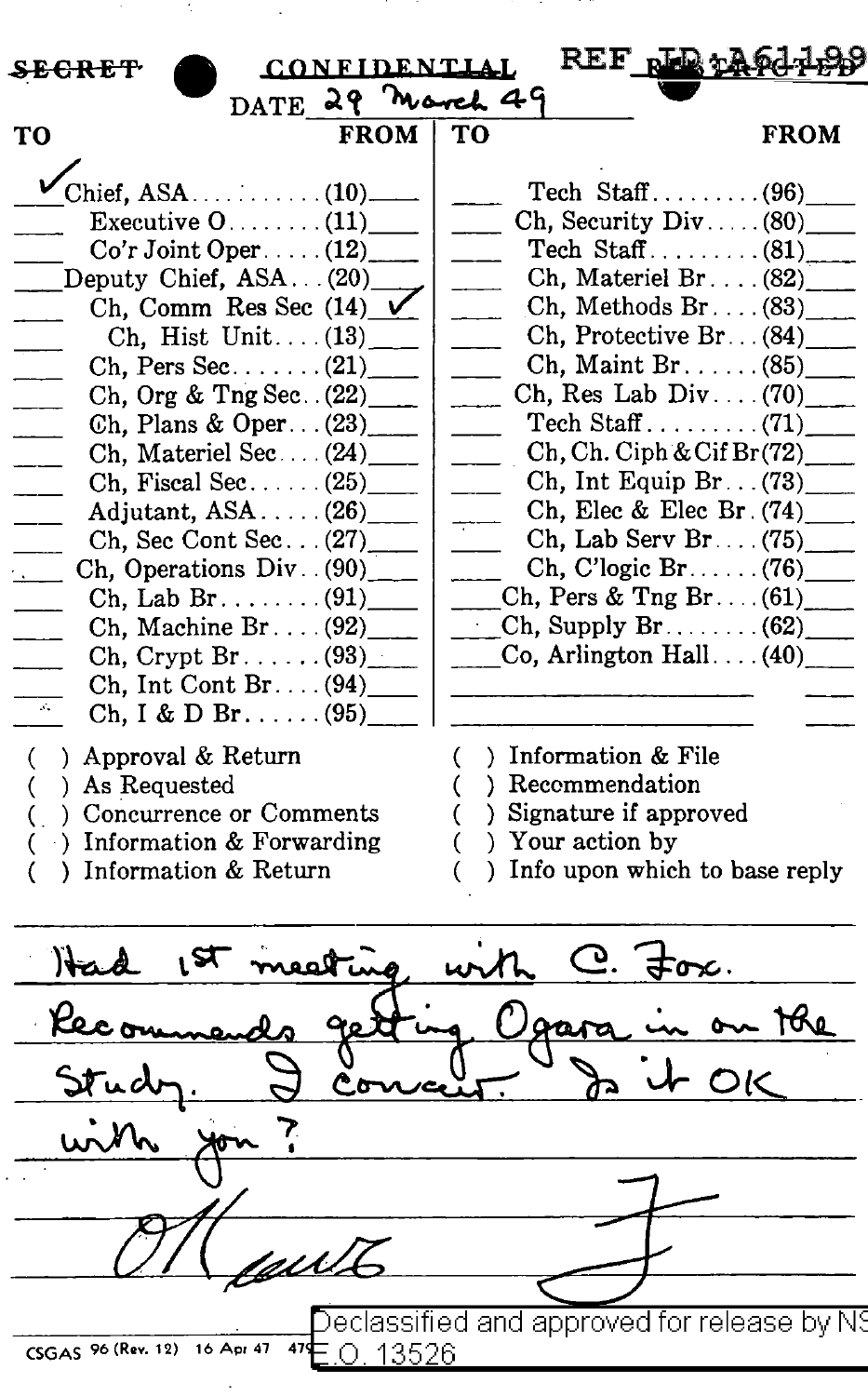REF\_php.r.A f l<del>al</del>  $4c$ **DATE** TO **FROM** TO TO TROM  $Chief, ASA$  .............. (10). Tech  $Staff$  ........ (96) Ch, Security Div ...  $(80)$ Executive  $0 \ldots \ldots (11)$ Tech Staff  $\ldots$  (81)  $Co'r$  Joint Oper  $\dots$ . (12) Deputy Chief,  $ASA \dots (20)$ Ch, Materiel Br....  $(82)$  $Ch, Methods Br.$ ... (83) Ch, Comm Res Sec.  $(14)$   $\vee$ Ch, Hist Unit ....  $(13)$ Ch, Protective Br.  $(84)$  $Ch$ , Maint Br ...... (85)  $Ch$ , Pers Sec....... (21) Ch, Org  $&$  Tng Sec. . (22)  $Ch$ , Res Lab Div .... (70)  $\text{Techn} \cdot \text{Staff} \dots \dots \dots (71)$ Ch, Plans & Oper ...  $(23)$ Ch, Materiel Sec .... (24)\_  $Ch, Ch. Ciph & Cif Br(72)$ Ch, Fiscal Sec......  $(25)$ Ch, Int Equip  $Br... (73)$ Adjutant,  $ASA$ ..... (26) Ch, Elec & Elec Br.  $(74)$ \_ Ch, Sec Cont Sec ... (27)\_  $Ch, Lab$  Serv Br  $\ldots$  (75) Ch, Operations Div.  $(90)$  $Ch, C'logic Br. \ldots (76)$ Ch, Lab Br... $(91)$  $Ch$ , Pers & Tng Br.... (61) Ch, Machine Br....  $(92)$  $Ch$ , Supply  $Br \ldots \ldots$  (62) Ch, Crypt Br......  $(93)$ Co, Arlington Hall  $\dots$  (40) Ch, Int Cont  $Br... (94)$ Ch, I & D Br......  $(95)$ () Approval & Return () Information & File<br>
() As Requested () Recommendation<br>
() Concurrence or Comments () Signature if approved<br>
() Information & Forwarding () Your action by<br>
() Information & Return () Info upon which ( ) Approval & Return  $($  ) Information & File (a) As Requested (b) Recommendation ( ) Concurrence or Comments ( ) Signature if approved ( ) Information & Forwarding ( ) Your action by ( ) Information & Return ( ) Info upon which to base reply you. V B1 ' V B O<br>2 Fhua is 2<sup>d</sup> draft, embodying Some<br>minor changes made in the halt minor changes made in the holit of certain comments by Col. Hayes<br>and M. Rowlett on my 1st draft. 1. Vould like to discuss.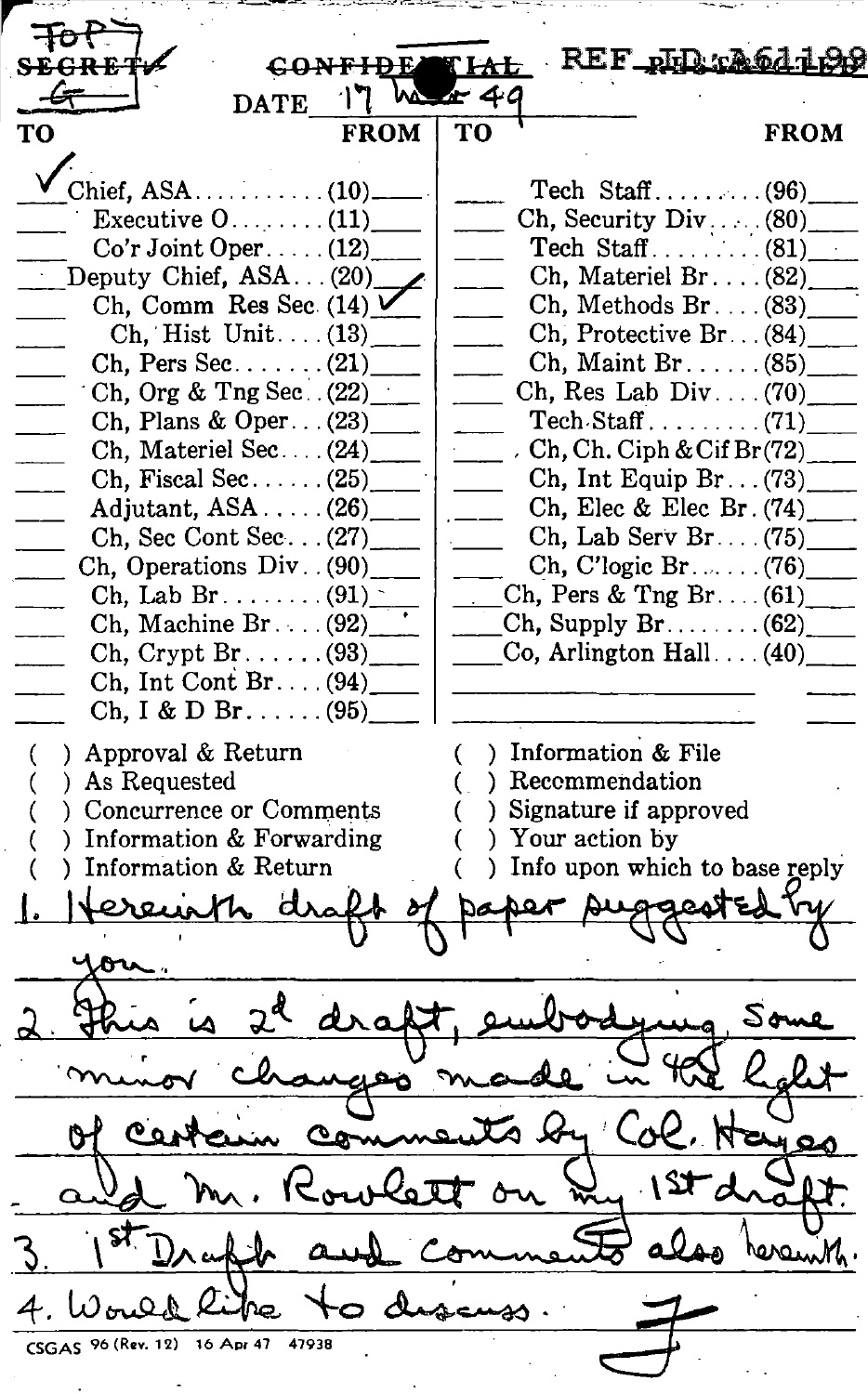**Edgunde HEADQUARTERS ARMY SECURITY AGENCY WASHINGTON 25 D C** 

CSGAS-10

22 March 1949

MELORANDUM FOR MR. FRIEDMAN:

SUBJECT: Central Evaluation, Publication and Dissemination of SIGINT.

1. This draft, together with its supporting discussion was precisely the line of thought which I have on the subject. I have discussed this with my two legal advisors and submit for your consideration. in the rewriting, the following:

a. Paragraph 1. a. pg 1 - Why restrict only to Armed Forces? Since you are submitting the memorandum to the Members of USCIB. it would seem to me that CIA and State might well be included. Possibly you have a reason for omitting them that does not occur to me.

b. Paragraph  $l_{\bullet}c_{\bullet}$  pg  $l_{\bullet}$  This is alright for the memorandum but since it only touches, and does not deal definitely and effectively with the individual agency intelligence problems, I think these might well be covered in your discussion. This paragraph mentions only publications and omits mention of the more elaborate integration problem.

c. Paragraph 3.a. of the Discussion - The discussion on the Diplomatic Summary does not go far enough. It attacks how the State does the job but does not go sufficiently into the theory behind it.

d. Paragraph 4.c. of the Discussion - The discussion on the peacetime justification can be made much stronger.

2. My general comment on the whole thing is that we should shoot for record in this paper, dealing in detail with the specific problems of the Services and the difficulty of separating lower and higher level intelligence. I also feel that we might well here take an indirect crack at the Stone Board report by pointing up those areas in which they avoided making responsible decisions.

CARTER W. CLARKE Colonel, Signal Corps Chief, Army Security Agency

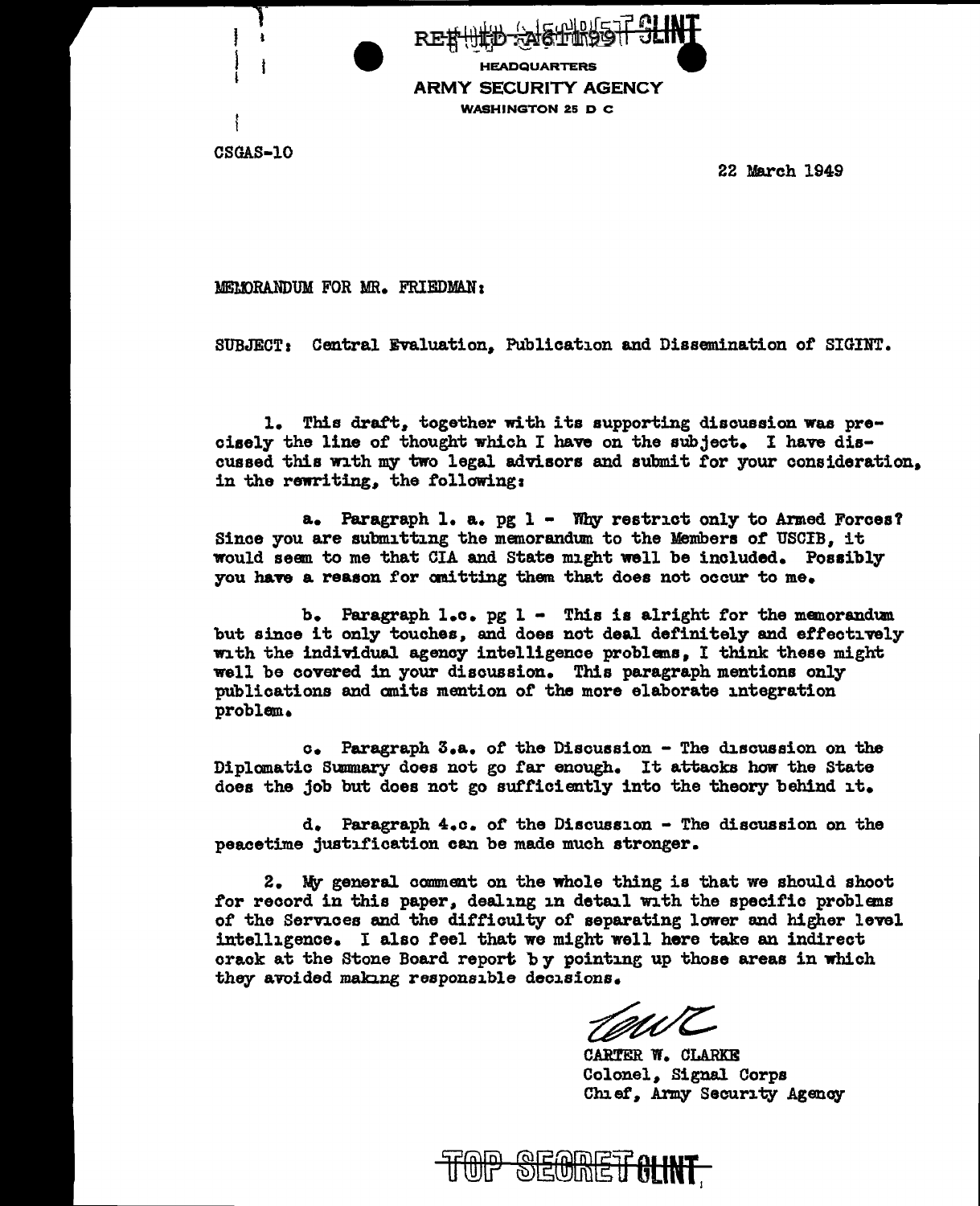

 $2^{\ell}$  Draff

## MEMORANDUM to Chairman, USCIB

Subject: Central Evaluation, Publication and Dissemination of' SIGINT.

1. It is recommended:

a. That a sigle center be established under USCIB direction for the evaluation, publication, and dissemination of the fruits of signal intelligence activities of the *Frmed Forces* 

b. That a single SIGINT Summary be published on a weekly basis, supplemented by more detailed monthly and quarterly publications with cumulative indexes. The first few page of each Summary should contain highlights for the busy reader.

c. That such special GLINT publications as are elaborated by the respective cryptanalytic processing centers or by the respective intelligence agenices of the Armed Forces, of the Department of State, or of the Central Intelligence Agency be also published and disseminated by the central unit.

d. That the central unit for evaluation, publication, and dissemination be located at one of the existing *i.* s. cryptanalytic processing centers.

e. That the present policy of disseminating "spot

P. l

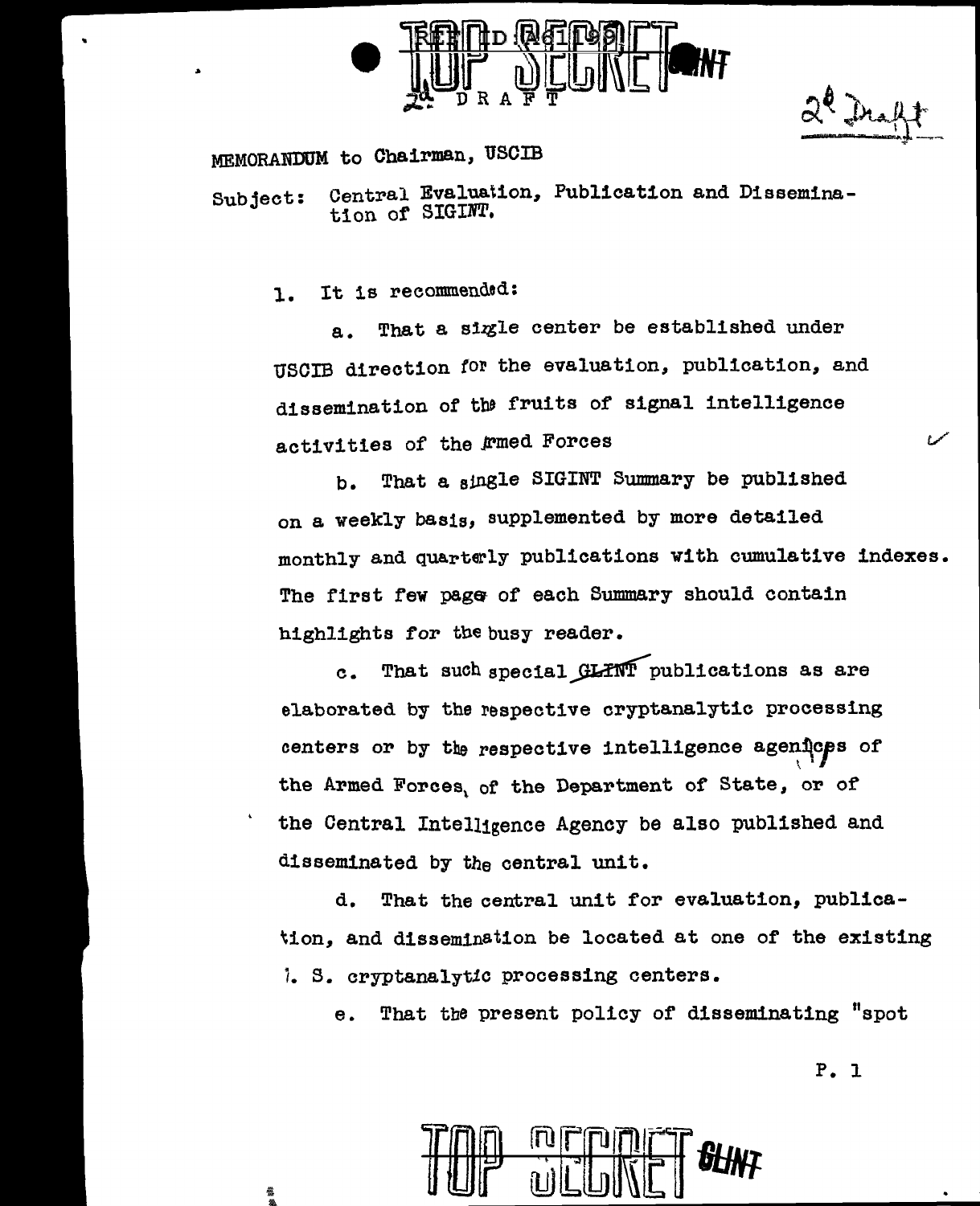

items" of GLINT intelligence in the case of important or urgent items be continued, but with a more limited distribution. •

2. The reasons for the foregoing recommendations are set forth in Incl. 1.

3. It is requested that the foregoing recommendations be placed on the Agenda for discussion at the next regular meeting of USOIB.

Discussion

<sup>l</sup>Incl. Gen. Irwin.

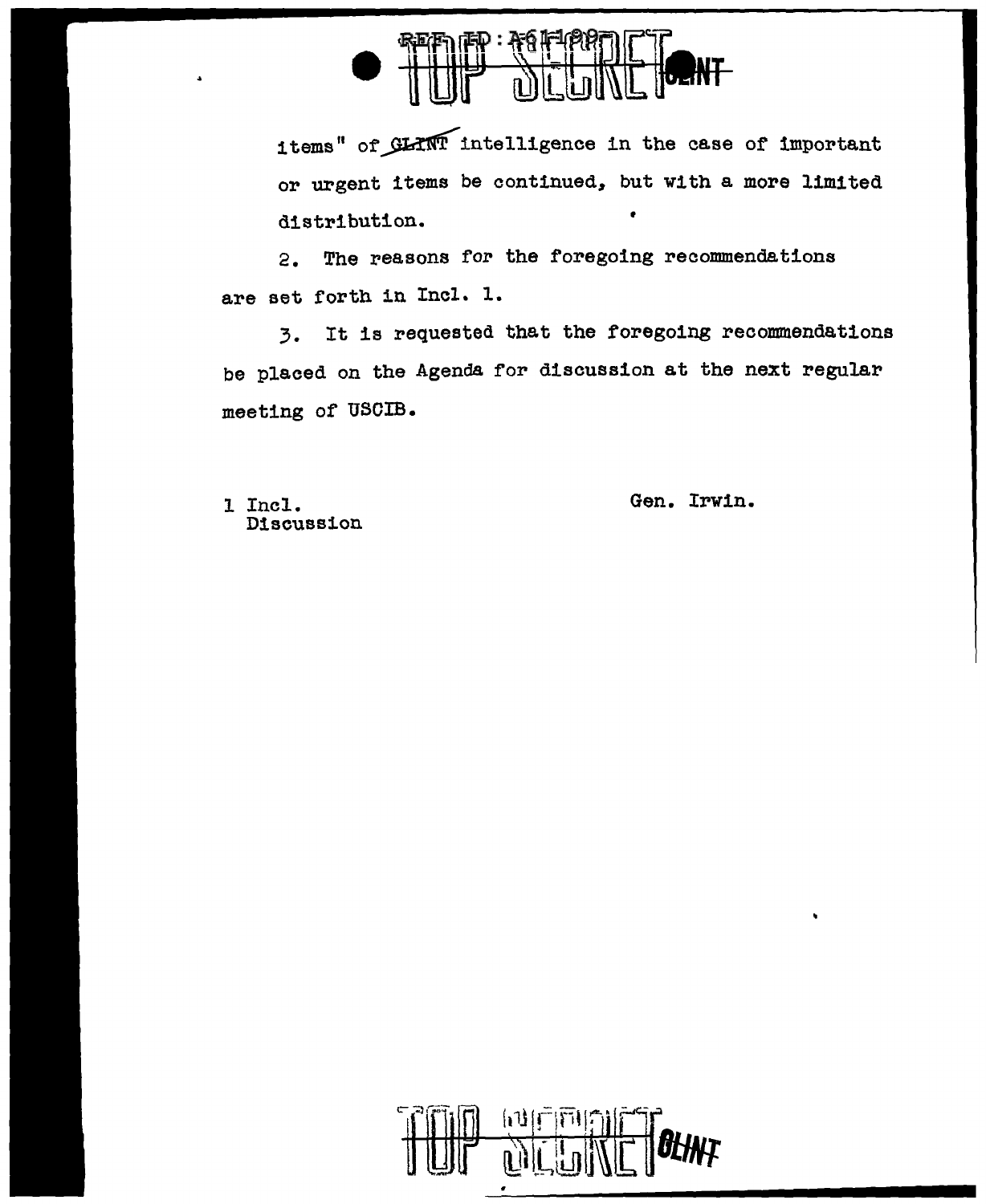

## DISCUSSION

1. a. There are now at least three publications which contain the final product of the signal intelligence activities of the U. S. Government and which are issued on a periodic basis. They are as follows:

- (1) The Diplomatic Summary, prepared and issued on a daily basis by the Department of State;
- (2) The Military Digest, prepared and issued on a weekly basis by the Intelligence Division, U. s. Army; and
- (3) The Soviet Intelligence Summary, prepared and issued on a weekly basis by the U. s. Navy.

b. In addition to the foregoing periodic publications containing GLINT material there are several others which are prepared and issued on a non-periodic basis, such as the following:

(1) (2) (3) (4) (5) (6) (7) Special Reports **Prepared by** Special Research<br>Branch. Intelli-Order of Battle Studies gence Division, U.S. Communication Intelligence Briefs Special Reports)<br>CSAW Handbooks<br>CSAW Handbooks Order of Battle Studies Prepared by Army Security<br>Agency under authority of the<br>Director of Intelligence Director of Intelligence c. Finally, there are the periodic publications pre-

pared and disseminated by the Central Intelligence Agency.



p. 1.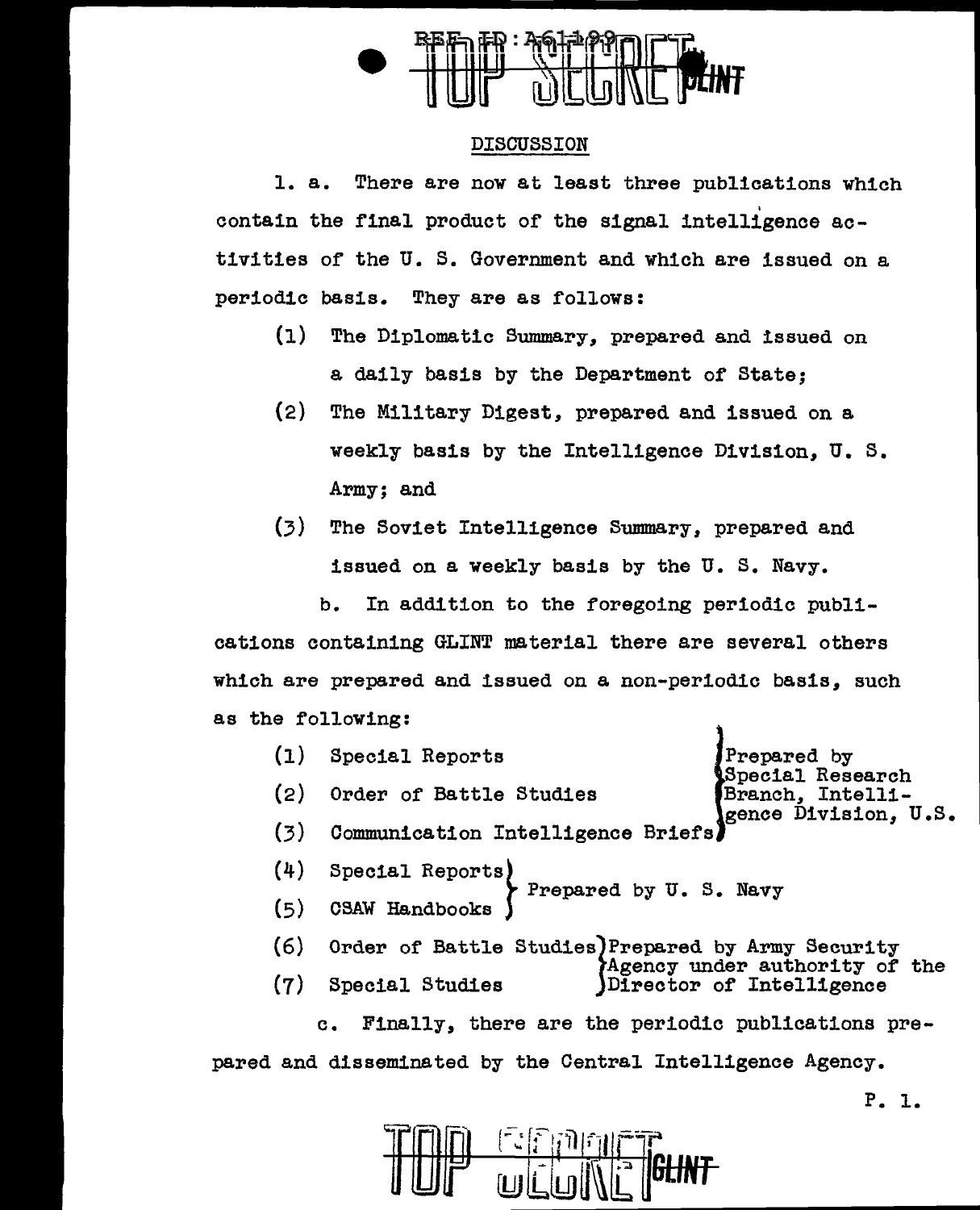They do not contain GLINT material but since the CIA receives such material, it may be possible that it is used  $\alpha$ <br>as collateral sources of information.

d. It is to be noted in this connection that GHINT intelligence is and must be more carefully protected than other types of intelligence and that there is and must be a rather strict isolation of GLINT material from other intelligence produced within or by U. s. intelligence agencies. This implies that there are intelligence units even within those agencies which operate without benefit of any GLLHT source material. Their reports can, therefore, hardly avoid reflecting the lack of such material and the usefulness of these reports is obviously impaired to the extent of the importance of the items which have to be omitted because they are unknown and unavailable to the writers.

2. With reference specifically to the publications listed under Par. la, it is only to be expected, and it is perhaps unavoidable, because they are produced separately by different agencies, that duplications of material or items of intelligence should appear from time to time. Such duplication, however, is not a particularly serious matter, and might even be considered desirable in some small degree. What is more serious is that the intelligence coverage and the broad picture that might be painted from GLINT sources P. 2.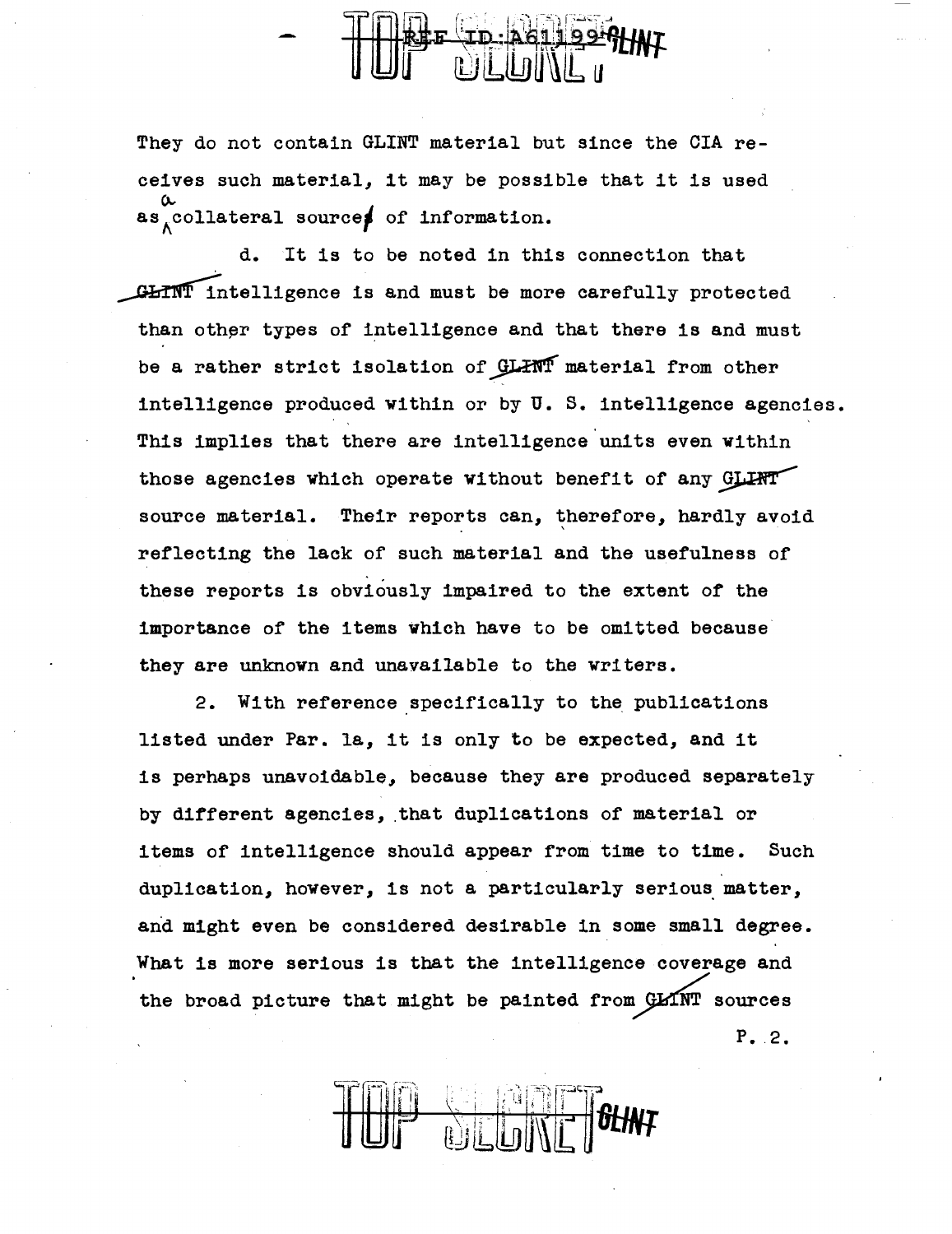

is not and cannot be painted by the present system of decentralized evaluation and dissemination.

3. a. Taking up first the Diplomatic Summary, this publication, being on a daily-production basis, can only represent at best a series of isolated items of intelligence. In fact, it is possible that the old adage to the effect that "one cannot see the forest for the trees" is applicable in this case. Little attempt is made in the present Diplomatic Summary to consolidate or integrate the isolated and seriatim items into a comprehensive picture of the policies, diplomatic maneuvers, intrigues, and aims of other countries. as they are reflected by GLHW intelligence, which is by far the most reliable and timely source by means of which an accurate and timely estimate of the international diplomatic situation can be made.

b. In regard to the failure to paint a comprehensive picture of the sort indicated, the situation which now exists is not much better than that which existed prior to Pearl Harbor and which was censured in no uncertain terms by the Joint Congressional Committee on the Investigation of the Attack on Pearl Harbor. Upon the shoulders of those engaged in the SIGINT effort rests the tremendous responsibility of forewarning the proper authorities or the Government in all international crises. But if all the P. 3



•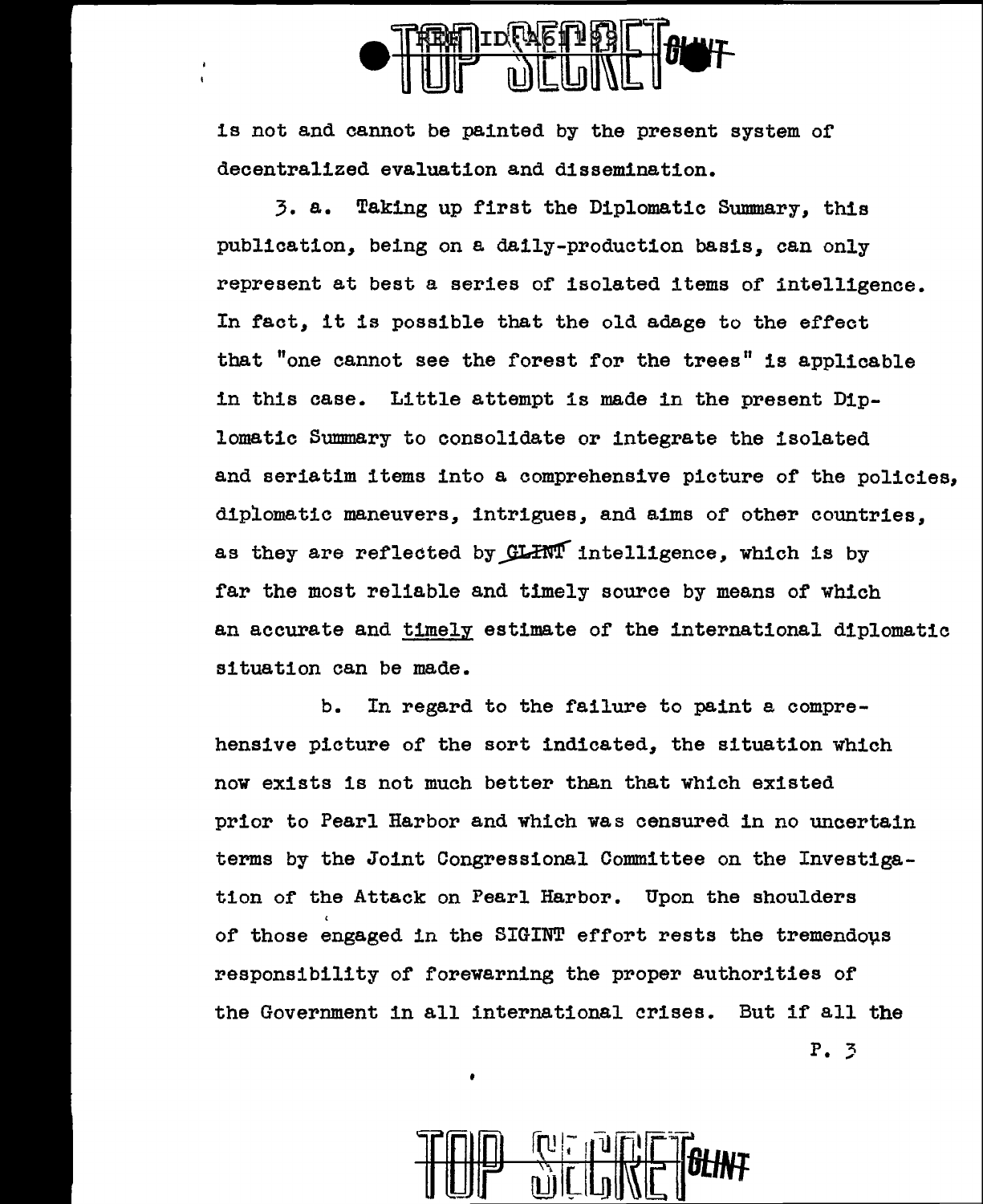

bits of information obtained from various SIGINT sources are not properly pieced together and fused with the many items from collateral intelligence to give a timely and complete picture, the SIGINT effort as well as the other intelligence effort will have been wasted if another Pearl Harbor catches us unawares.

4. a. It is estimated that the Army has an investment of about \$30,000,000 in the Army Security Agency plant, and an annual budget (FY 1949) of approximately \$22,000,000. Of this probably 80% is devoted to SIGINT operations. The Navy's investment and budget are probably not much different. Roughly, then, the plant investment is \$48,ooo,ooo, and the annual budget, \$35,000,000.

b. Basically, there are only two Justifications for the foregoing large investments and expenditures. The first is that signal intelligence activities do not have their counterpart in civil life and cannot, in view of their complexities, be improvised de novo on the outbreak of war. It is therefore essential to maintain, in peacetime, establishments that will function effectively just before or immediately upon outbreak or actual hostilities, a condition which is today a technical prerequisite to SIGINT success for the duration of the war. This means that large plants and large numbers of tech-P. 4.

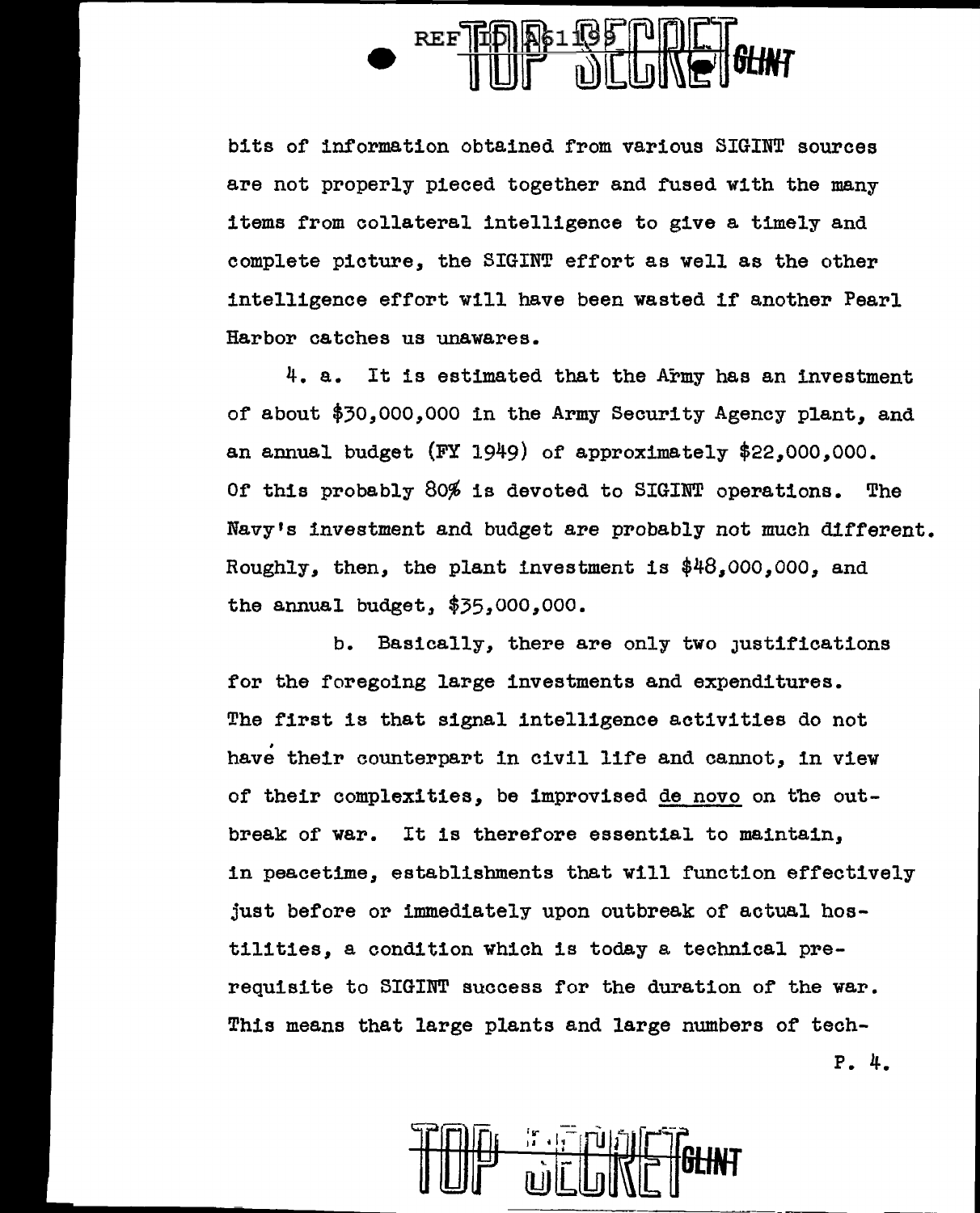

nicians have to be maintained in peacetime and kept at a high level of efficiency. On this score, while it is believed that a fairly adequate job is being done, if that accomplishment represented the only fruit of the large investments and annual·expenditures, the cost thereof could certainly be questioned and might be thought to be excessive. The other basic justification for the large investments and annual expenditures is the peacetime production of an intelligence picture of such timeliness, accuracy, and completeness as to give forewarning of impending momentous changes in the international situation.

c. When viewed in the light of the latter basic reason for maintaining the large staff and plant devoted to peacetime signal intelligence operations, the three items mentioned in par. 1 above are not believed to represent a product commensurate with the high cost thereof. It is probable that TIME, the weekly newsmagazine, operates on a smaller investment and budget than is represented above. But, TIME'S very existence depends upon the perfection of its product. If we are to continue to merit the confidence and approval of the highest governmental authorities, the SIGINT product must be as nearly complete and as perfect as we can possibly make it. It is largely  $\omega$ , upon the quality of this product that the value of our p. 5.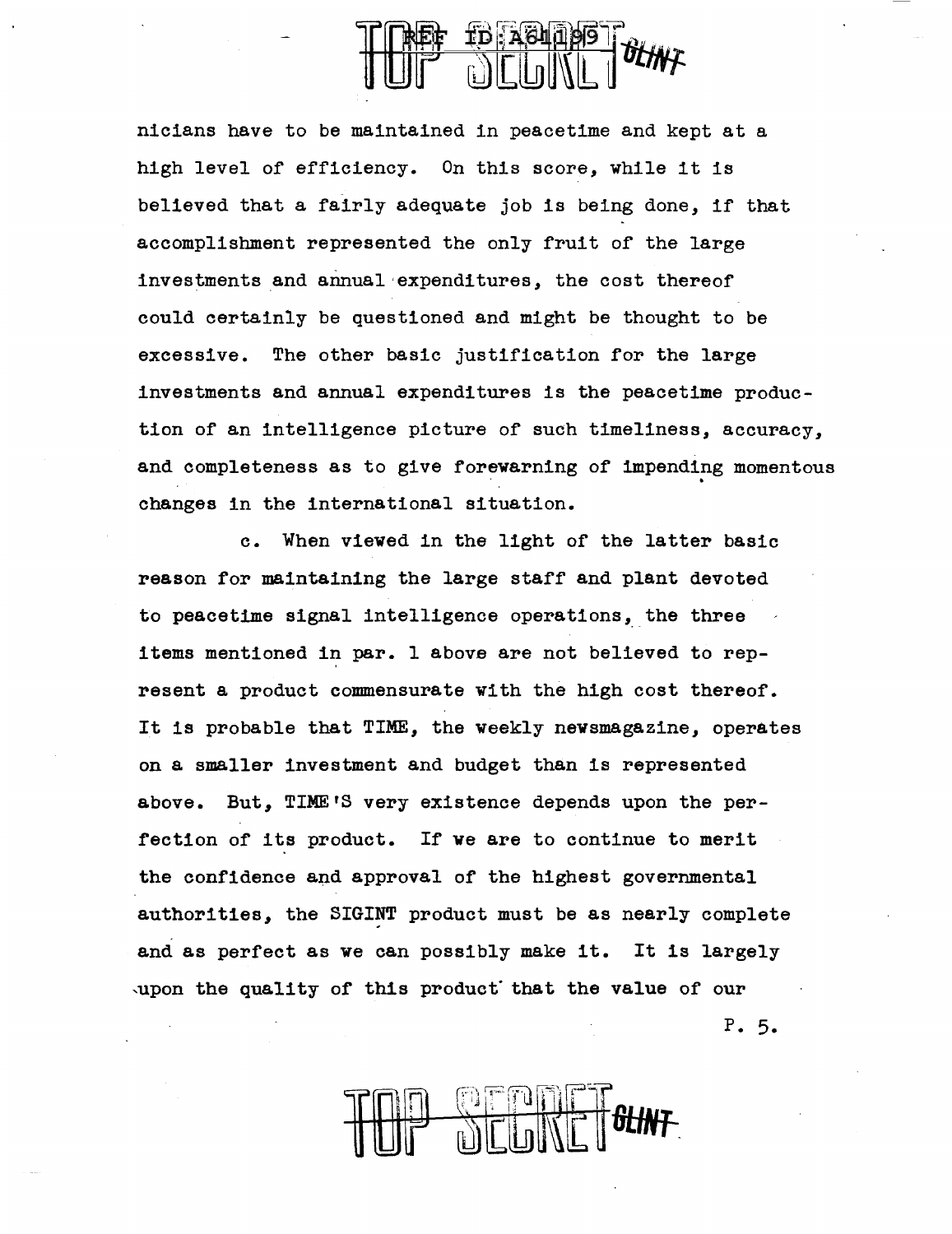

SIGINT operations in peacetime can be Judged and defended by those who see only this part of the SIGINT effort from day to day.

5. a. A consolidation of the research facilities and personnel presently employed in the several separate agencies concerned with the evaluation and publication of the SIGINT product would bring about greatly increased benefits and a much improved product. Such a consolidated or centralized organization would be more thorough, more efficient, and more economical than is now the case. Currently there are four agencies concerned; when the USAF begins SIGINT operations in its assigned portion of the field there will be five.

b. It may be pointed out in this connection that on strictly technical grounds, as established by British and U. S. Navy experience, placing the cryptanalytic processing and the evaluation centers in close proximity to each other has three important advantages:

(1) Voluminous files of collateral information and special data are required for cryptanalytic pro~ ceasing and practically the same types of information and files are essential for the proper evaluation of the final GLINT product. If the same files were P. 6

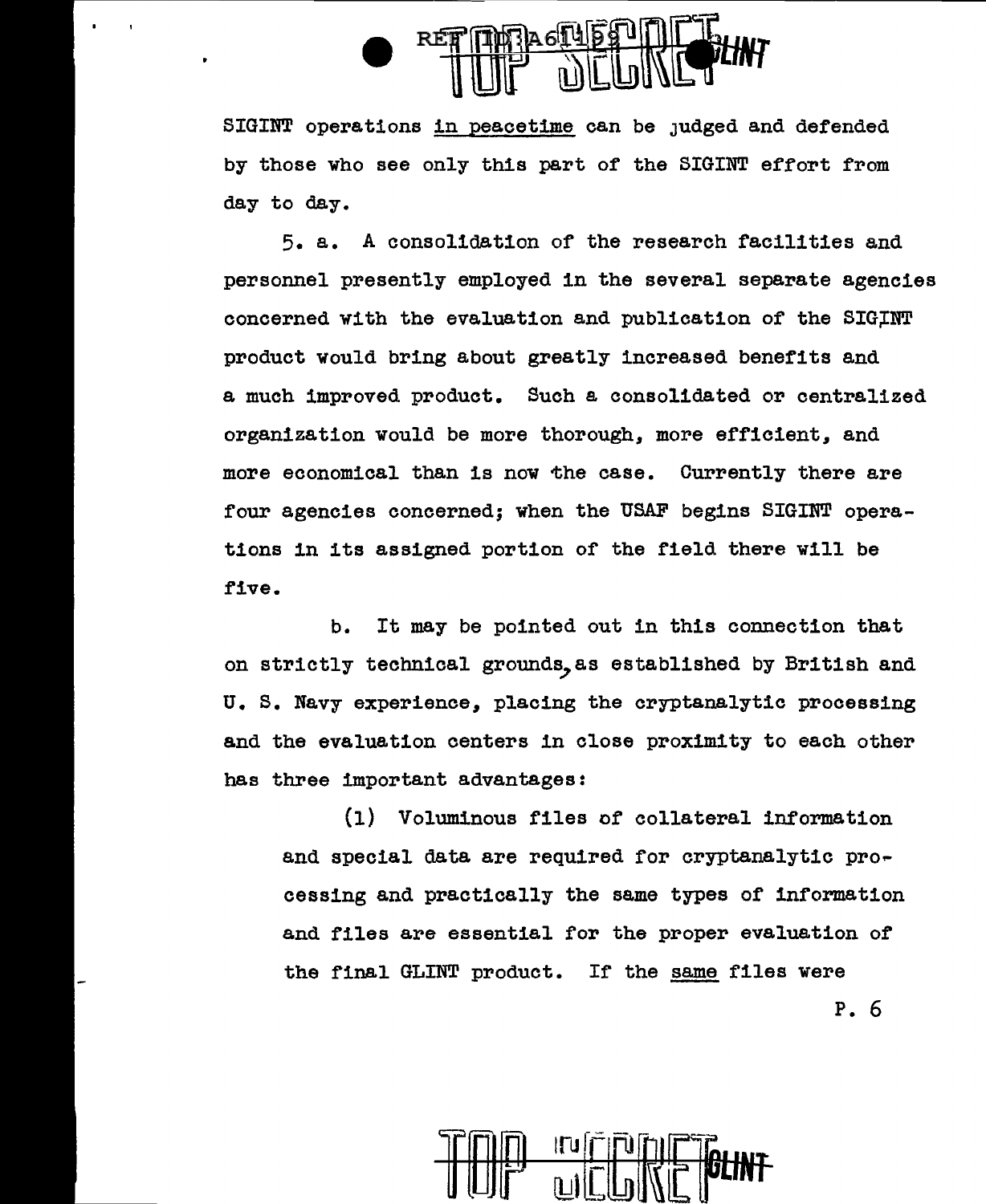

utilized for both operations they would serve a dual purpose, eliminating the need for duplicate, triplicate, I or quadruplicate facilities, space, and personnel, as is now the case. Thus, there would be a considerable monetary saving.

(2) Cryptanalytic processing often requires the elaboration, collection, or development of special information for the immediate use of the cryptanalysts; similar information is later required for proper evaluation of the final product, and must often be elaborated, collected, or developed by the evaluators. If the material elaborated for or by the cryptanalysts were also directly available to and used by the evaluators, time would be saved in publishing the final GLINT product, since much of the work that the evaluators must now do for themselves by way of collecting collateral information would have already been done in connection with cryptanalytic processing. Hence there would be an improvement in efficiency of the overall SIGINT operation, since the time required to produce the final results is a vital element in their value.

{3) The closer the cryptanalytic, collateral information, and evaluation personnel are to one another, the more effective are SIGINT operations as P. 7

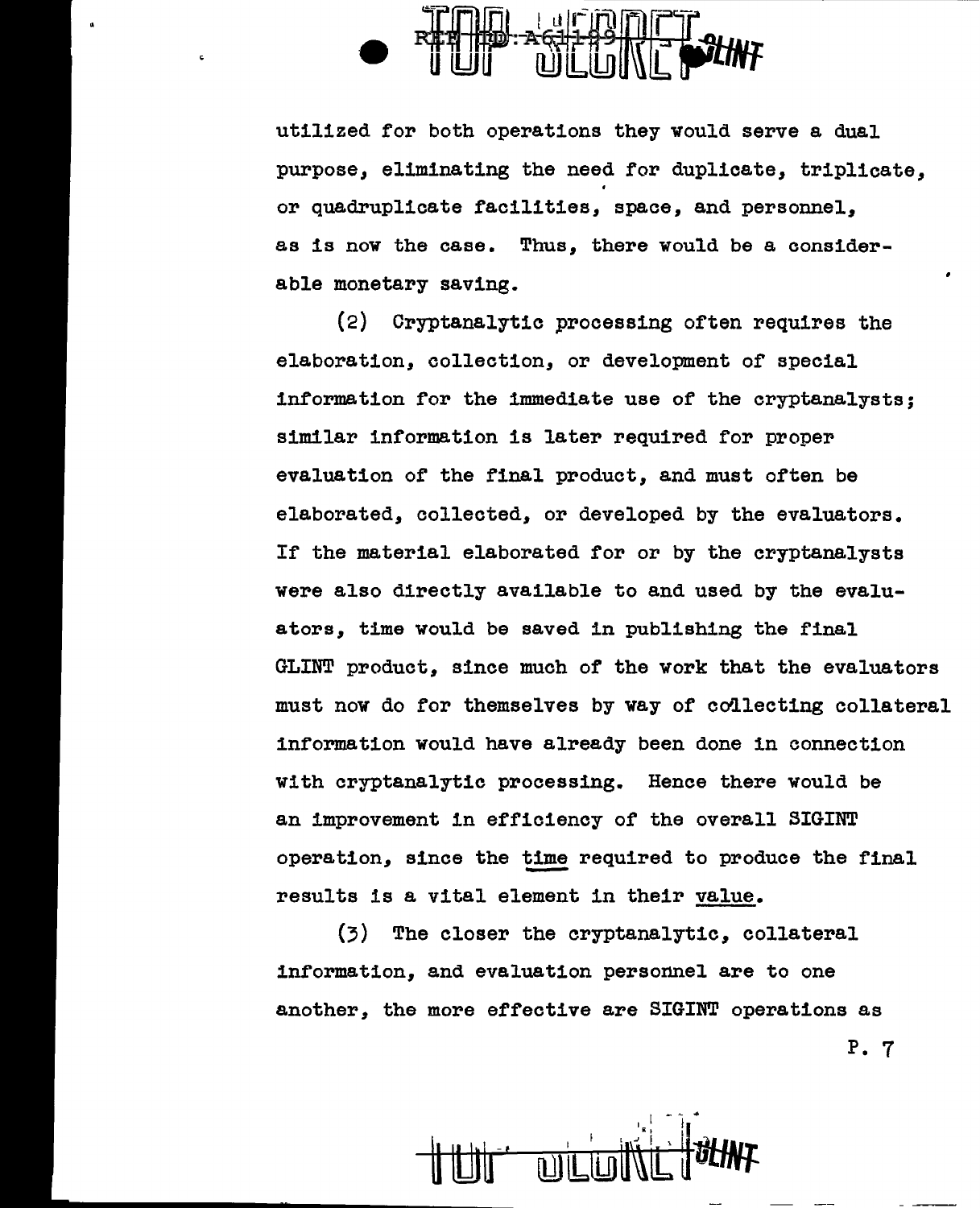~' *r·t'l;-.* 

 $\mathbf{r}^{\mathbf{r}^{\mathbf{r}^{\mathbf{r}^{\mathbf{r}}}}}\mathbf{r}^{\mathbf{r}^{\mathbf{r}^{\mathbf{r}^{\mathbf{r}}}}}\mathbf{r}$ 

y' *'Y*   $\sim$   $\sim$ 

a whole, since the quick and unimpeded interchange I of new ideas, new developments, and new directions of interest among all the personnel involved in these operations would improve their respective effective-1:,..0- *v* .¢-) ness.

 $\mathcal{L} = \mathcal{L} \mathcal{L} = \mathcal{L} \mathcal{L}$ c. The technical considerations outlined in the  $e^{\lambda x}$  )  $e^{\lambda x}$  (  $e^{\lambda x}$  )  $\lambda x$  )  $\lambda x$  $\widetilde{p}$ receding subparagraph b must, however, play a secondary role in view of the present situation within the U. S. signal intelligence field,.in which the complex problem of establishing a unified cryptanalytic processing organization is still under discussion and remains unsolved. Therefore, the best that could be done under existing circumstances would be to place the single evaluation, publication, and dissemination center in close proximity to one of the cryptanalytic processing centers, to be selected on the basis of optimum facilities for the operation of the single evaluation, publication, and dissemination center.

> 6. a. A single, central organization for the control and dissemination of the final GLHNT product would also be advantageous in at least three respects:

(1) Such an organization would bring about economies in facilities, space, and personnel.

(2) The substitution of a single complete publicstion to replace the three or more separate and incomplete p. 8

*---n.=·,.* i .~ -. -l ' i' I! ' !..J '. I' i::: '." I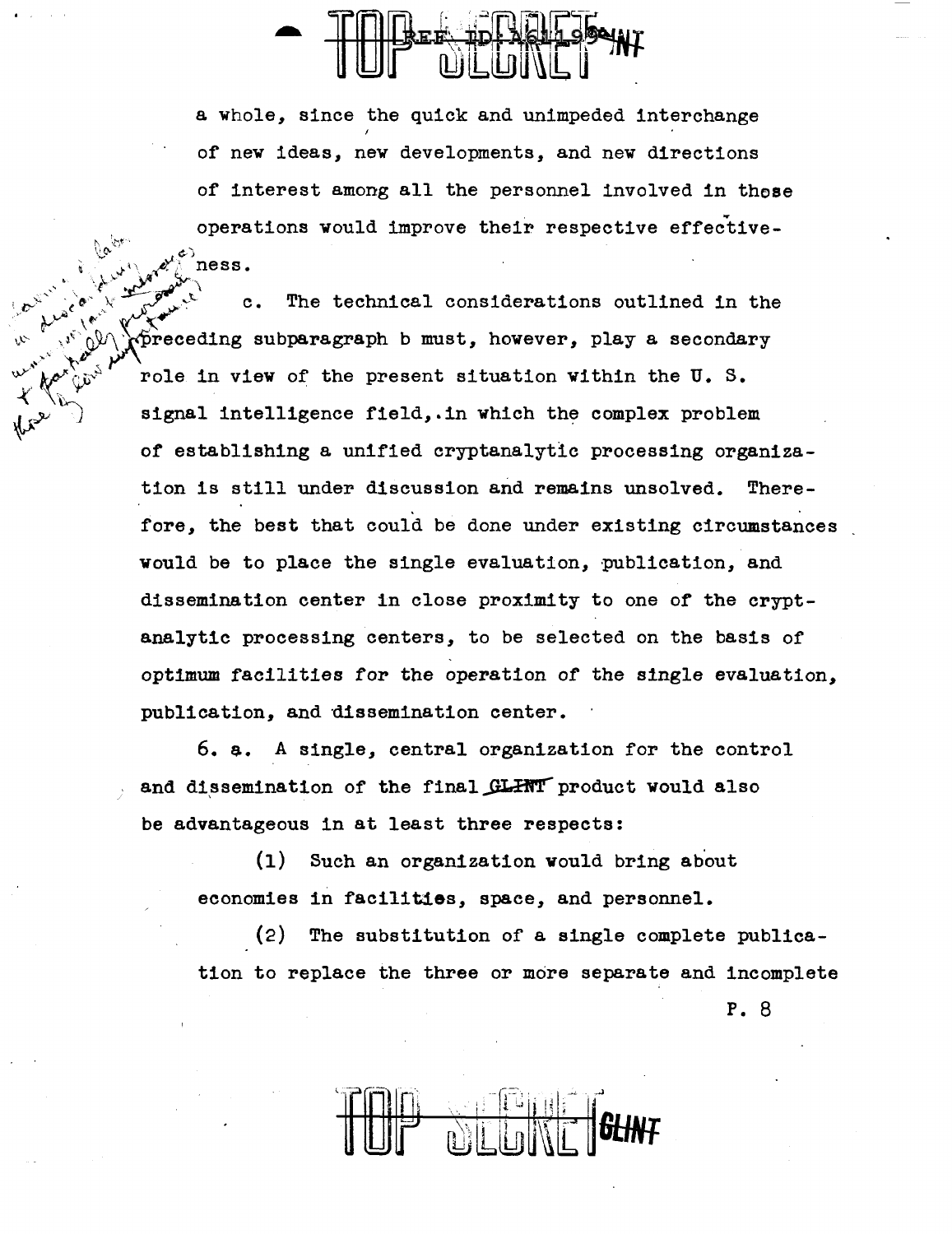

ones which are now disseminated to the various higher level officials of the Government would save the time of these very busy men, would demonstrate unification of operations within and among the responsible agencies. and would give a better overall picture of the international situation.

(3) It would be more efficient in proper control for the security of all operations.

b. The last-mentioned advantage deserves further comment. One of the important byproducts of a consolidation of SIGINT evaluation, publication, and dissemination agencies would be that the present wide dissemination of the individual items of intelligence in mimeographed, dittoed, or printed form, a condition fraught with great hazard to the security of the operations, would no longer be necessary, which would thus improve the security of all SIGINT operations, especially the cryptanalytic. This would not mean that individual messages or items of SIGINT would no longer be available to those who have a need therefor; it would simply mean that these items would be made available only on proper request or, if the central dissemination unit deemed an item to be of suoh character as to warrant immediate forwarding to the officials poncerned, the item would be forwarded with expedition without such a request. As an example of the breadth of the present dissemination of the individual processed messages, Inclosure 1 shows the distribution given by the Army Security Agency to its product. P. 9

-ir~~;I ' <sup>t</sup>~ I' "( ,INf *UJ* lW [Lili~ t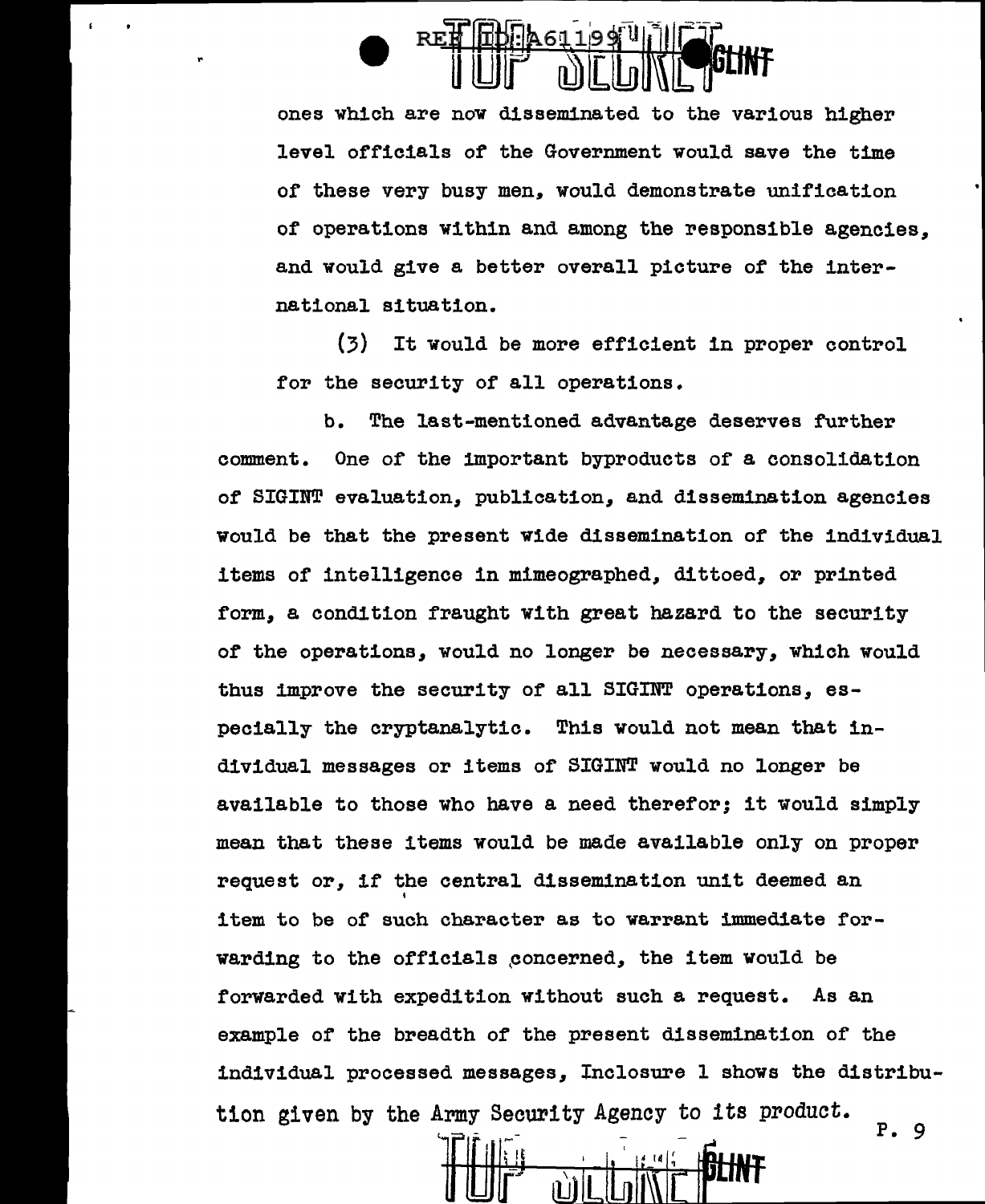

 $\overline{\phantom{a}}$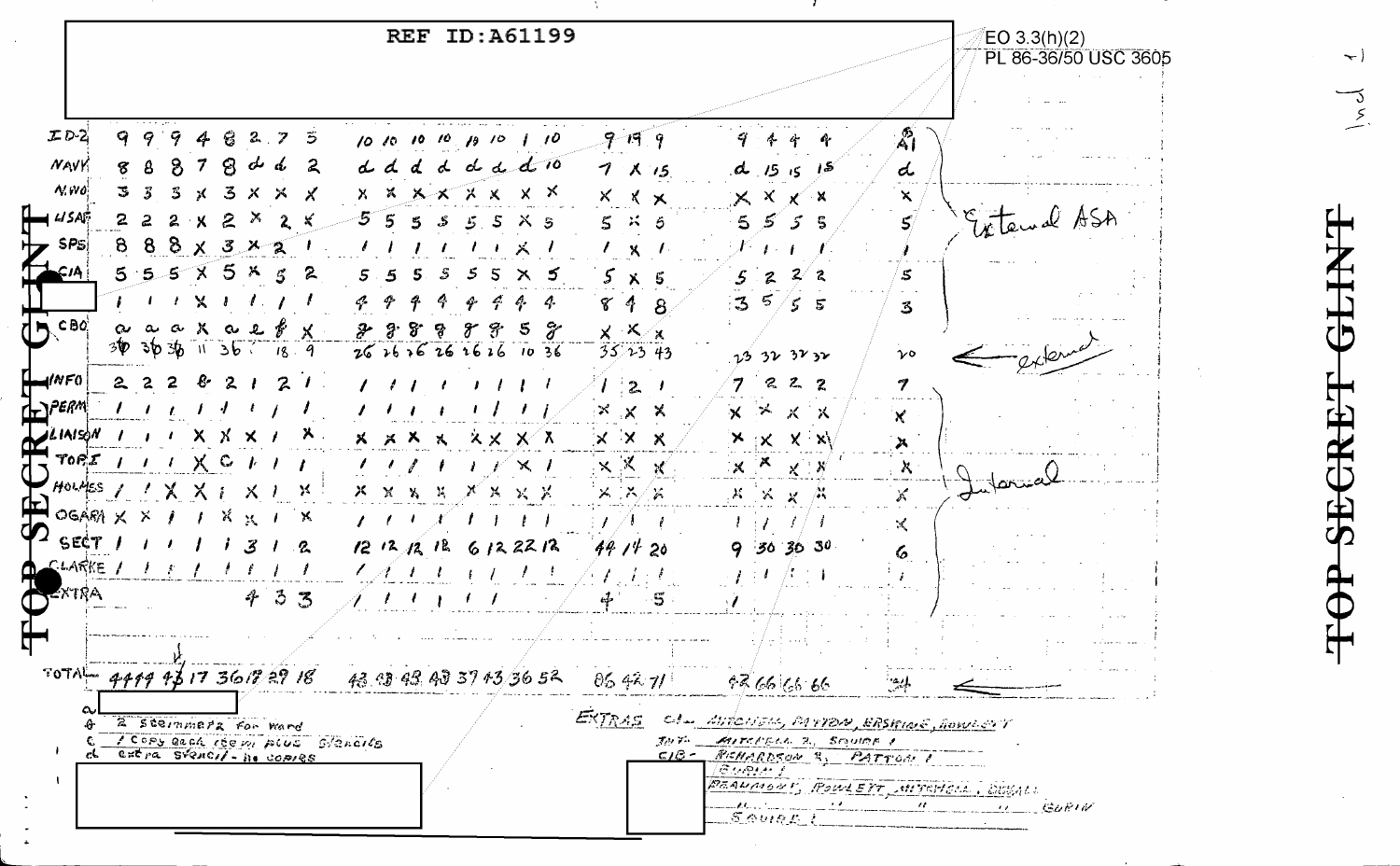RED ID: AG1499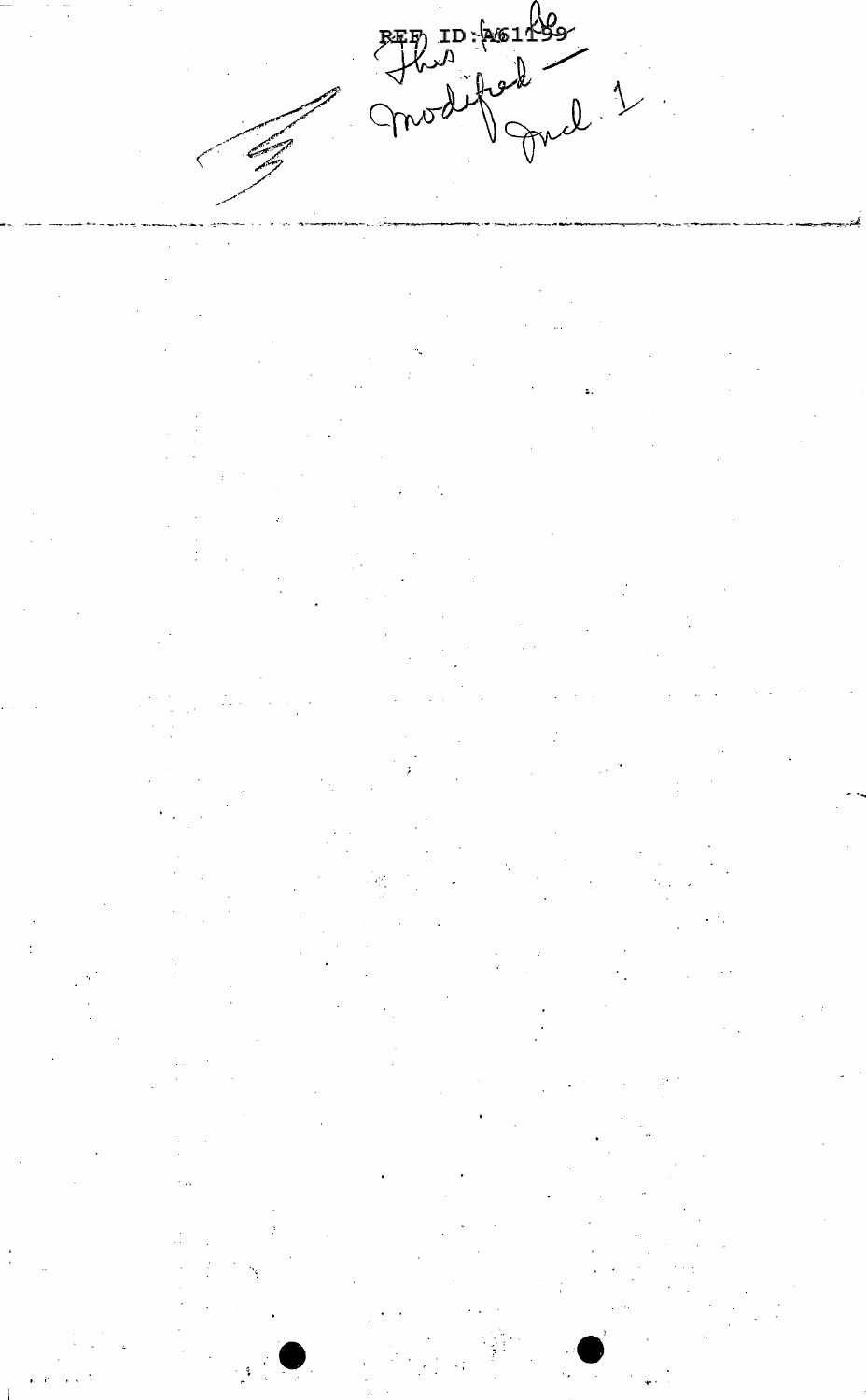

15 March 1949

MEMORANDUM TO CHAI

T He

 $\overline{\phantom{a}}$ 

SUBJECT: Central Evaluation,. Publication and Dissemination *ot* SIGINT

1. CSGAS-90 concurs in that portion of the subject paper which proposes closer integration of processing, evaluation, and publication for SIGINT material.

2. A single evaluation and publication unit, to be effective, presupposes a single processing unit. Considerable difficulty in performing proper centralized evaluation and publication of SIGINT by a central unit is anticipated it separate processing units exiat.  $\Lambda$  study on the organization of SIGINT processing has been made by a special board and a decision on the recommendations of this board has not yet been issued.

3. The following points must be taken into consideration in determining the course of action to be taken in centralizing evaluation and publication of SIGIHT:

a. The concept of integration of the processing, evaluation, and publication *ot* SIGINT has not been proved in practice within the framework of American SIGINT organizations.

b. At this time, the course to be followed in effecting centralized evaluation and publication of SIGINT must be workable under either a unified or coordinated concept of processing. This results from the fact that a decision, as mentioned above, has not been issued as to whether SIGINT processing will be unified or coordinated.

c. The transition from the present procedures to centralized. evaluation and publication will require considerable time and adjustment among the consumer and processing agencies.

 $4.$  The major advantages of integration of processing with evaluation and publication of SIGINT are found in the following: (a) Security; (b) Timeliness; (c) Economy; (d) Effectiveness. These advantages are well covered in the basic paper.

## • **TOP SEGRET**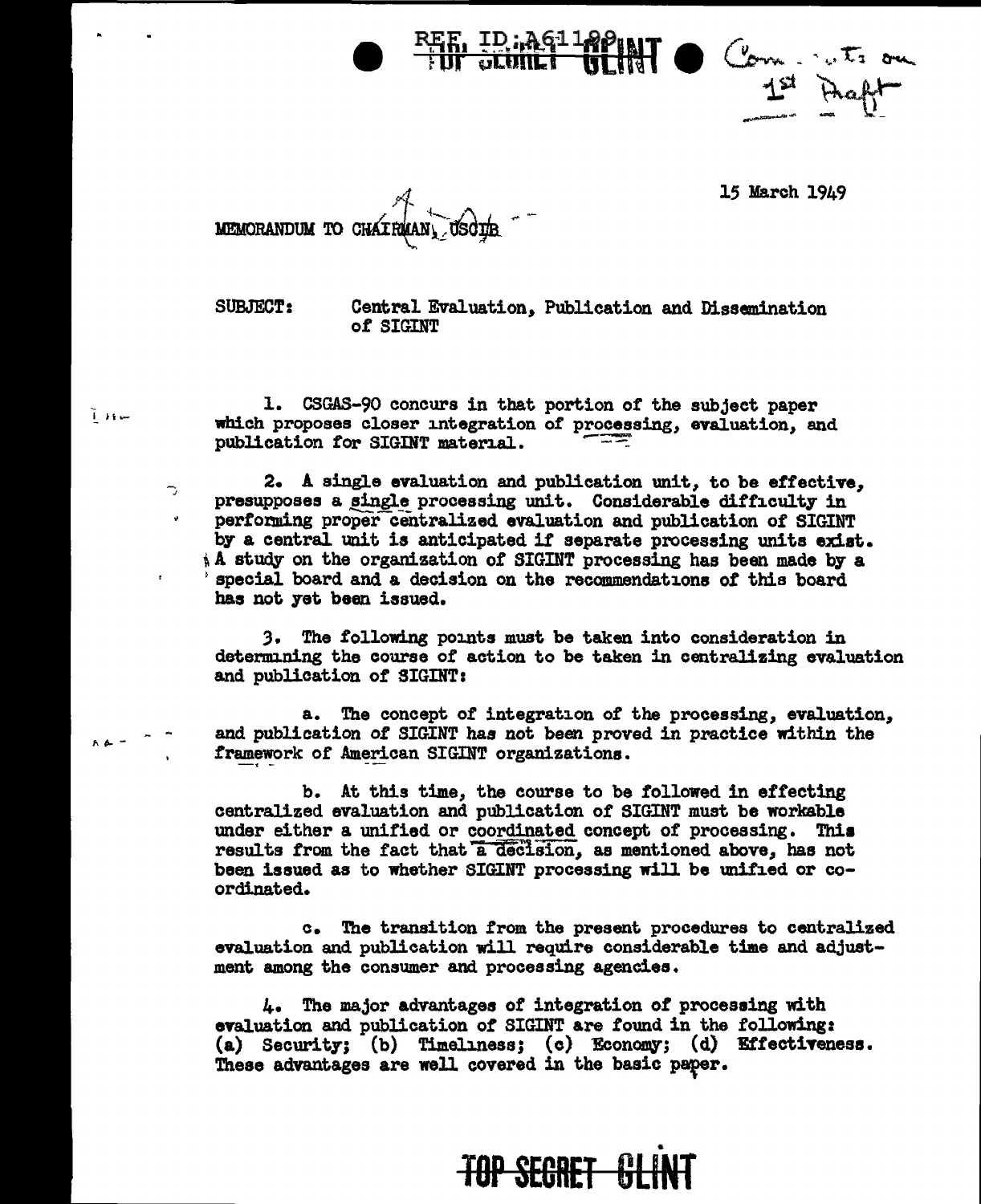

I •



5. The .toll.owing course *ot* action is recommended:

a. That within the framework of the Army an integration of processing with evaluation and publication of SIGINT be effected.

b. That the functions of processing, evaluation and publication for the Department of Army be conducted at Army Security Agency.

c. That the function of dissemination be reviewed, taking into consideration recommendations "a" and "b" above.

6. The toregoins recommendations, if carried out, will:

a. Prove the validity- of the concept of integration *ot*  processing with evaluation and publication of SIGINT.

b. Be acceptable under either a unified or coordinated concept of processing.

c. Be effected with a minimum of time and administrative adjustment.

d. Serve as a model to be followed if it is desired at some future date to embrace all major processing, evaluation and publication in a centralized activity.

FRANK B. ROWLETT

Chief, Operations Division